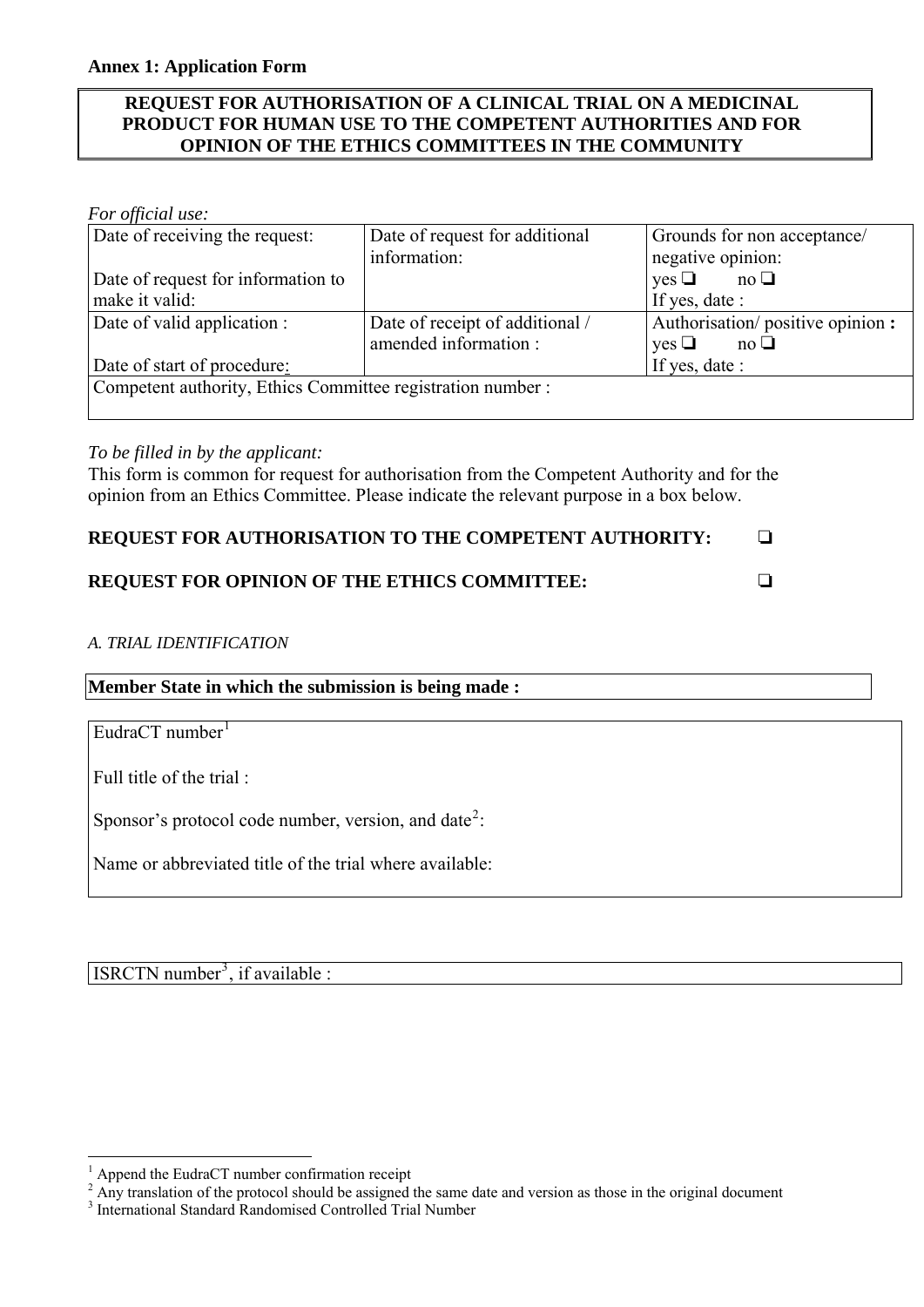# **B. IDENTIFICATION OF THE SPONSOR RESPONSIBLE FOR THE REQUEST**

| <b>B1. Sponsor</b>                                                                                                       |
|--------------------------------------------------------------------------------------------------------------------------|
| Name of organisation :                                                                                                   |
| Name of the person to contact:                                                                                           |
| Address :                                                                                                                |
| Telephone number:                                                                                                        |
| Fax number:                                                                                                              |
| e-mail:                                                                                                                  |
|                                                                                                                          |
| <b>B2.</b> Legal representative <sup>4</sup> of the sponsor in the Community for the purpose of this trial (if different |
| from the sponsor)                                                                                                        |

Name of organisation: Name of the person to contact : Address : Telephone number : Fax number : e-mail:

**Status of the sponsor :** commercial<sup>[5](#page-1-1)</sup>  $\Box$ 

non commercial  $\Box$ 

# **C. APPLICANT IDENTIFICATION, (please tick the appropriate box)**

| C1. Request for the competent authority                                                                                                                                                                    | <b>C2. Request for the Ethics Committee</b>                                                                                                                                                                                                                                                           |  |
|------------------------------------------------------------------------------------------------------------------------------------------------------------------------------------------------------------|-------------------------------------------------------------------------------------------------------------------------------------------------------------------------------------------------------------------------------------------------------------------------------------------------------|--|
| Sponsor                                                                                                                                                                                                    | Sponsor                                                                                                                                                                                                                                                                                               |  |
| Legal representative of the sponsor                                                                                                                                                                        | Legal representative of the sponsor                                                                                                                                                                                                                                                                   |  |
| Person or organisation authorised by the<br>sponsor to make the application. In that case,<br>complete below:<br>Organisation :<br>Name of contact person:<br>Address:<br>Telephone number:<br>Fax number: | Person or organisation authorised by the<br>sponsor to make the application. In that case,<br>complete below:<br>Organisation :<br>Name of contact person:<br>Address:<br>Telephone number:<br>Fax number:                                                                                            |  |
| E-mail                                                                                                                                                                                                     | $E$ -mail:<br>Investigator in charge of the application :<br>Coordinating investigator (for multicentre<br>trial)<br>Principal investigator (for single centre)<br>trial)<br>In the case of the investigator, complete below :<br>Name:<br>Address:<br>Telephone number:<br>Fax number:<br>$E$ -mail: |  |

<span id="page-1-1"></span><span id="page-1-0"></span>

<sup>&</sup>lt;sup>4</sup>: In accordance with article 19 of Directive 2001/20/EC<br><sup>5</sup>: A commercial sponsor is a person or organisation that takes responsibility for a trial which at the time of the application is part of the development programme for a marketing authorisation of a medicinal product.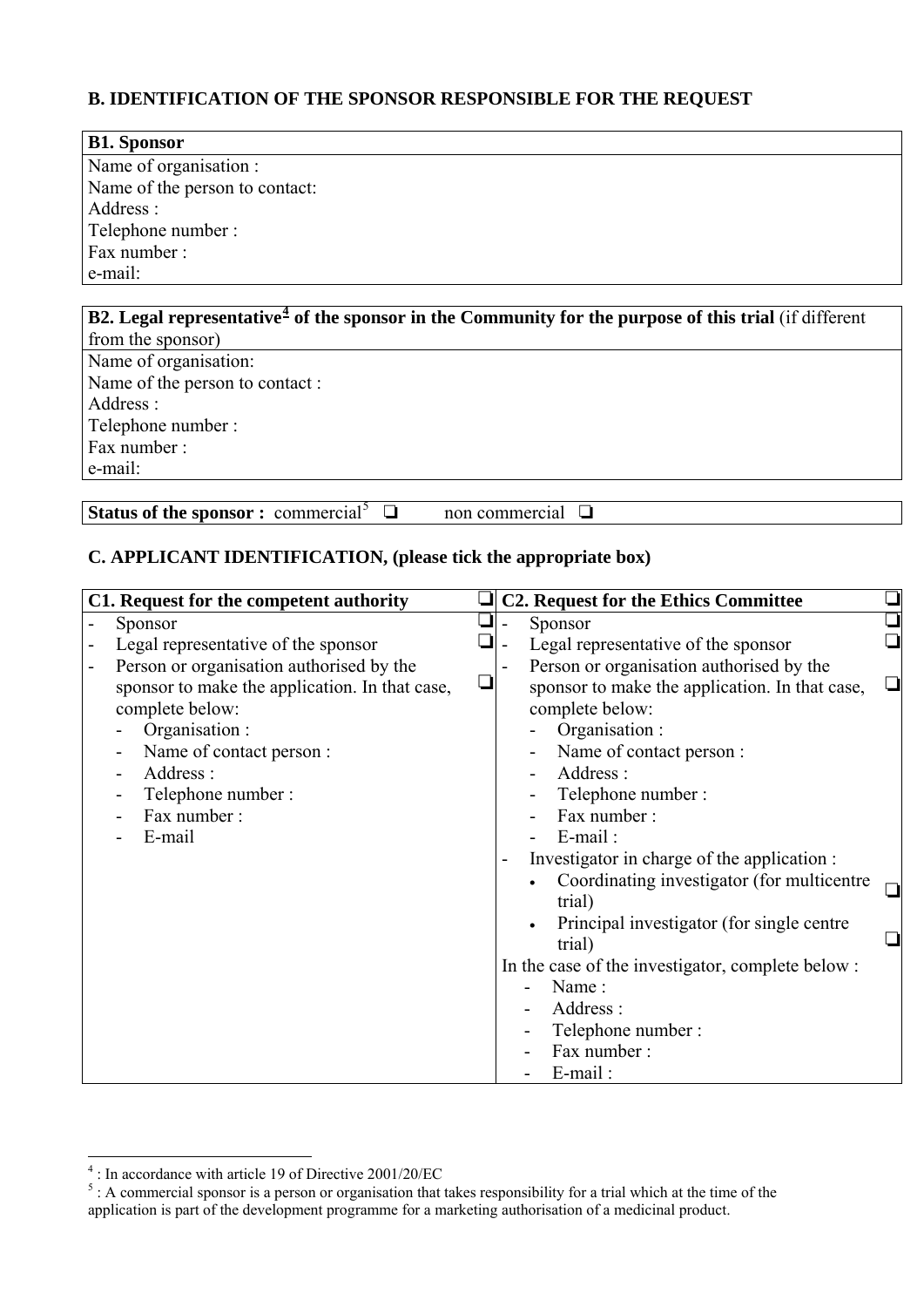## **D. INFORMATION ON INVESTIGATIONAL MEDICINAL PRODUCT(S) BEING USED IN THE TRIAL : MEDICINAL PRODUCT BEING TESTED OR USED AS A COMPARATOR**

*Information on each 'Bulk product' before trial-specific operations (blinding, trial specific packaging and labelling) should be provided in this section for both the medicinal product being tested and the product being used as a comparator. Information on placebo, if relevant, should be provided in section E. If the trial is performed with several investigational medicinal products (IMP), use extra pages and give each IMP a sequential number; information should be given for each product, likewise if the product is a combination product information should be given for each active substance.* 

*Indicate which of the following is described below, then repeat as necessary for each of the numbered IMPs to be used in the trial (assign numbers from 1-n):* 

**This refers to the IMP number : (……..)** 

**IMP** being tested  $\Box$ 

| <b>IMP</b> used as a comparator |  |
|---------------------------------|--|
|---------------------------------|--|

# **D.1. STATUS OF THE INVESTIGATIONAL MEDICINAL PRODUCT TO BE USED IN THE TRIAL**

| $D.1(a)$ Has the IMP to be used in the trial<br>a marketing authorisation (MA) :                                                                                                                       | Yes | N <sub>o</sub> |                         | If yes, specify for the product to be used<br>in the trial |                        |
|--------------------------------------------------------------------------------------------------------------------------------------------------------------------------------------------------------|-----|----------------|-------------------------|------------------------------------------------------------|------------------------|
|                                                                                                                                                                                                        |     |                | Trade name <sup>6</sup> | Name of the<br>MA holder <sup>6</sup>                      | MA number <sup>6</sup> |
| In the Member State concerned by this<br>submission?<br>If yes to this question and if the IMP<br>is not modified but the trade name<br>and MA holder are not fixed in the<br>protocol, go to $D.1(b)$ | ⊔   |                |                         |                                                            |                        |
| If no to the previous question,<br>in another Member State from which it<br>is sourced for this trial?<br>If yes specify,<br>in which Member State?                                                    |     |                |                         |                                                            |                        |
| If no to the 2 previous questions,<br>in a third country from which it is<br>sourced for this trial?<br>If yes, in which country?                                                                      |     |                |                         |                                                            |                        |

<span id="page-2-0"></span><sup>6</sup> Available from the Summary of Product Charateristics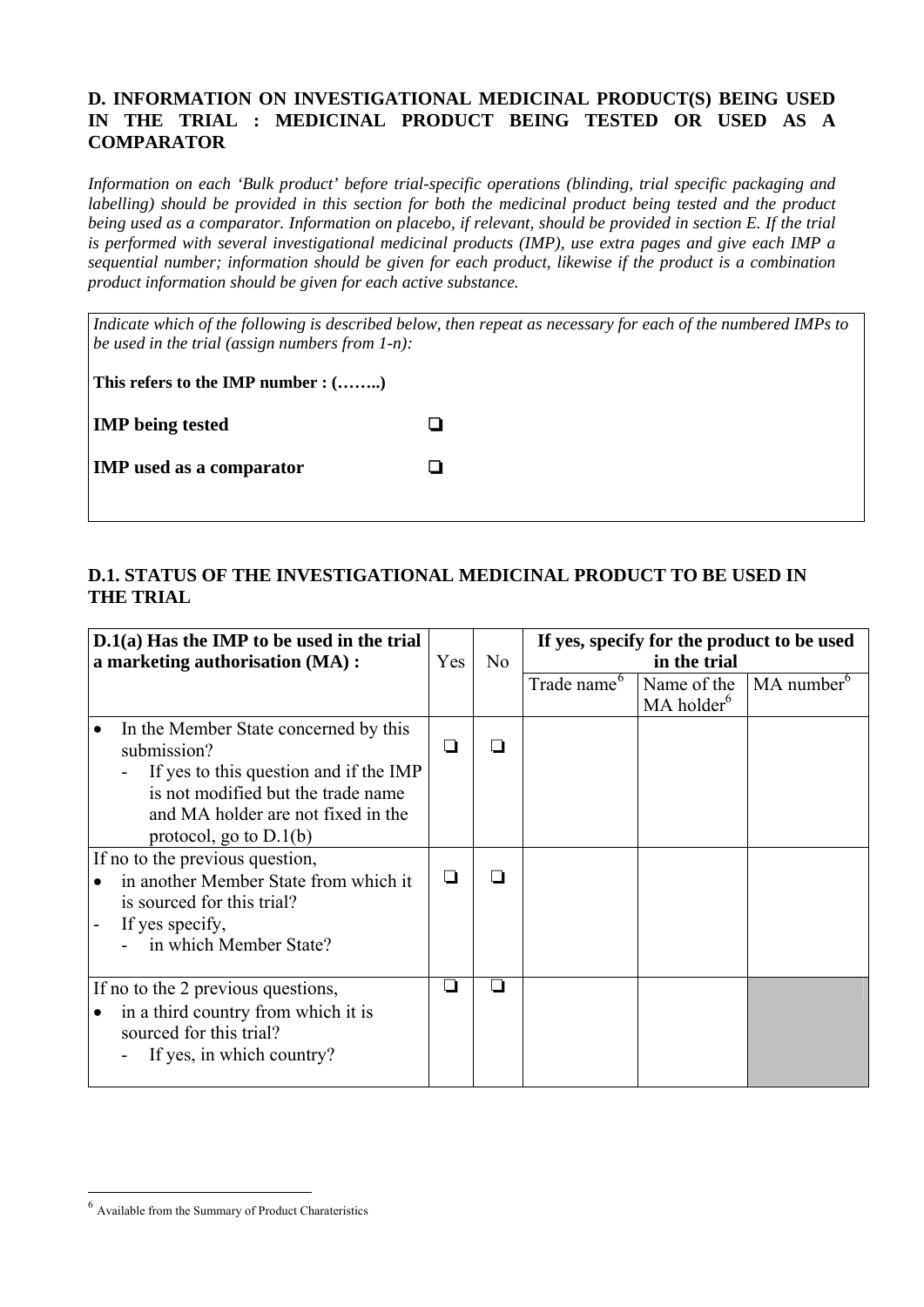| D.1(b) Situations where-the IMP to be used in the CT has a MA in<br>the MS concerned but the protocol allows that any brand of the<br>IMP with a MA in that MS be administered to the trial subjects<br>and it is not possible to clearly identify the IMP(s) in advance to the<br>trial start: | Yes | N <sub>0</sub> |
|-------------------------------------------------------------------------------------------------------------------------------------------------------------------------------------------------------------------------------------------------------------------------------------------------|-----|----------------|
| In the protocol, is treatment defined only by active substance?<br>$-$ if yes, go to D2                                                                                                                                                                                                         |     |                |
| In the protocol, treatment regimens allow different combinations of<br>marketed products used according to local clinical practice at some or<br>all investigator sites in the MS.<br>$-$ if yes, go to D2.                                                                                     |     |                |
| The products to be administered as IMPs are defined as belonging to an<br>$ATC$ group <sup>6</sup> .<br>- if yes give the ATC group (level 3 or more to the level that<br>can be defined) of the applicable authorised codes in the ATC<br>code field in D.2 of this form                       |     |                |
| Other:<br>- if yes, please specify :                                                                                                                                                                                                                                                            |     |                |

**Has the use of the investigational medicinal product been previously authorised in a clinical trial conducted by the sponsor in the Community?**

 $yes \Box no \Box$ 

**Has the investigational medicinal product been designated in this indication as an orphan drug in the Community ?** 

 $yes \Box no \Box$ 

**If yes, give the orphan drug designation number[7](#page-3-0) :** 

<span id="page-3-0"></span><sup>&</sup>lt;sup>7</sup> According to the Community register on orphan medicinal products (Regulation (EC) n° 141/2000) : http://pharmacos.eudra.org/F2/register/orphreg.htm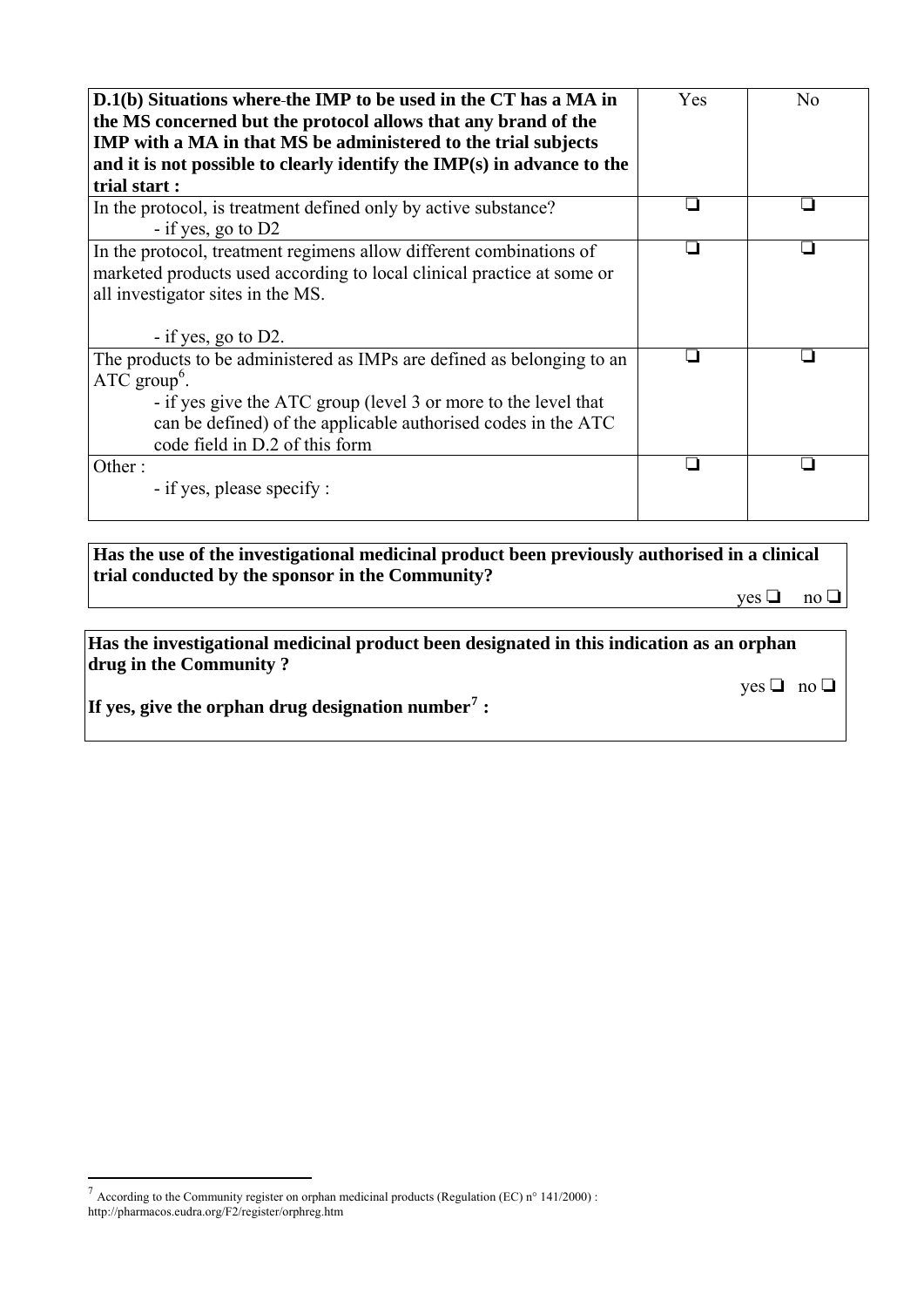# **D.2. DESCRIPTION OF THE INVESTIGATIONAL MEDICINAL PRODUCT**

**Product name where applicable[8](#page-4-0) :** 

**Product code where applicable[9](#page-4-1) :** 

**Name of each active substance (INN or proposed INN if available, specify whether proposed or approved INN) :** 

**Other available name for each active substance (CAS, current sponsor code(s), other descriptive name, etc : provide all available) :** 

**ATC code, if officially registered[10](#page-4-2):** 

**Pharmaceutical form (use standard terms) :** 

**Route of administration (use standard terms) :** 

## **Strength (specify all strengths to be used) :**

- Concentration (number) :
- Concentration unit :<br>- Concentration type (
- Concentration type ("exact number", "range", "more than" or "up to").

<span id="page-4-0"></span><sup>&</sup>lt;sup>8</sup> In the absence of a tradename, this is the name routinely used by sponsor to identify the IMP in the CT documentation (protocol, IB...)

<span id="page-4-1"></span><sup>&</sup>lt;sup>9</sup> In the absence of a tradename, this is a code designated by the sponsor which represents the name routinely used by the sponsor to identify the product in the CT documentation. This code is potentially used in the case of combinations of drugs or drugs and devices.<br><sup>10</sup> Available from the Summary of Product Characteristics

<span id="page-4-2"></span>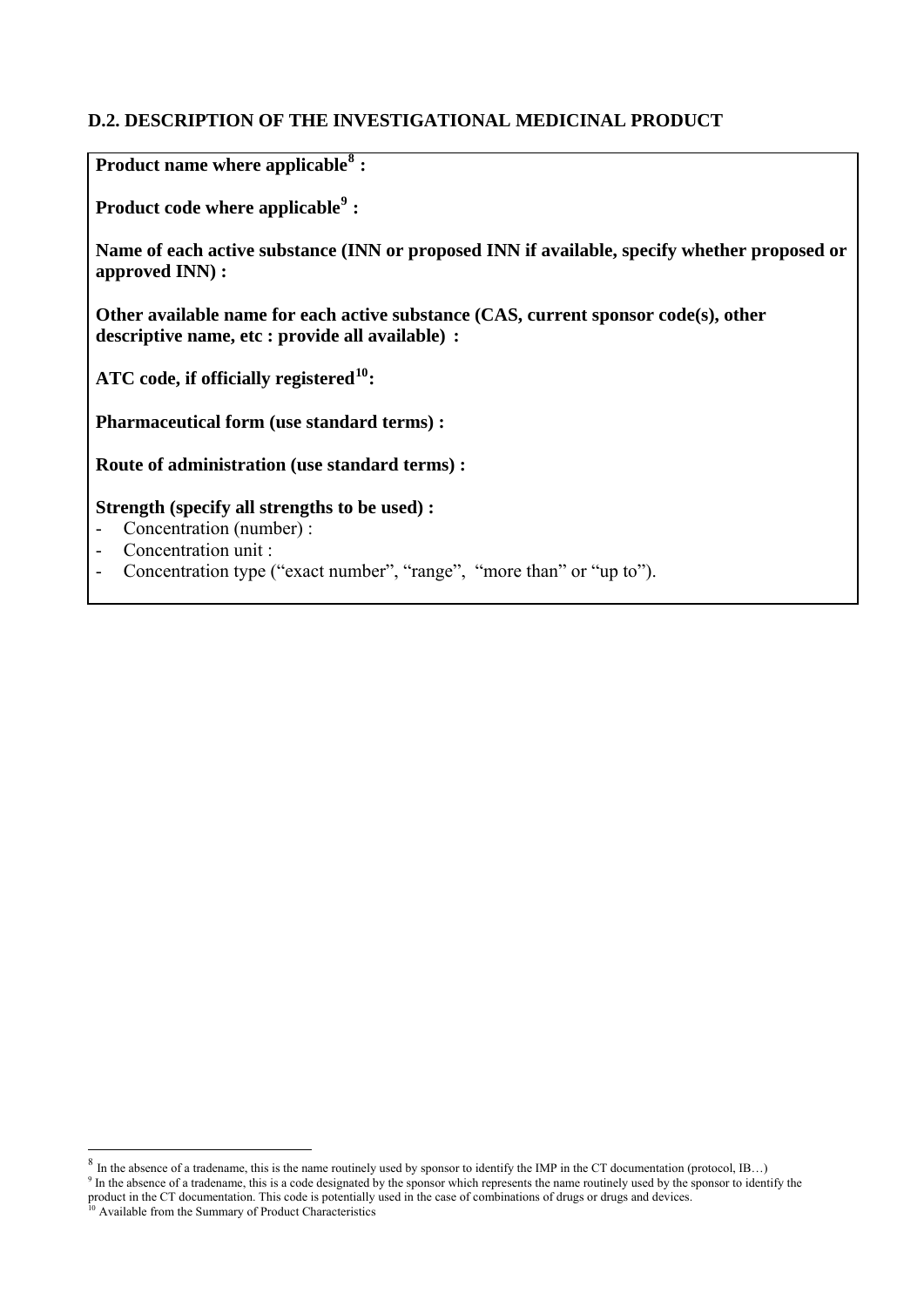| <b>Type of medicinal product</b>                                                           |                      |  |
|--------------------------------------------------------------------------------------------|----------------------|--|
| Does the investigational medicinal product contain an active                               |                      |  |
| substance:                                                                                 |                      |  |
| of chemical origin?                                                                        | yes $\Box$ no $\Box$ |  |
| of biological / biotechnological origin $11$ ?                                             | yes $\Box$ no $\Box$ |  |
| Is this:                                                                                   |                      |  |
| a cell therapy medicinal product <sup>11</sup> ?                                           | yes $\Box$ no $\Box$ |  |
| a gene therapy medicinal product <sup>11</sup> ?                                           | yes $\Box$ no $\Box$ |  |
| a radiopharmaceutical medicinal product?<br>$\qquad \qquad \blacksquare$                   | yes $\Box$ no $\Box$ |  |
| an immunological medicinal product (such as vaccine, allergen,<br>$\overline{\phantom{0}}$ | yes $\Box$ no $\Box$ |  |
| immune serum) $11$ ?                                                                       |                      |  |
| a herbal medicinal product?<br>$\qquad \qquad \blacksquare$                                | yes $\Box$ no $\Box$ |  |
| a homeopathic medicinal product?<br>$\qquad \qquad \blacksquare$                           | yes $\Box$ no $\Box$ |  |
| a medicinal product containing genetically modified organisms <sup>11</sup> ?              | yes $\Box$ no $\Box$ |  |
| If yes,                                                                                    |                      |  |
| Has the authorisation for contained use or release been                                    |                      |  |
| granted?                                                                                   | yes $\Box$ no $\Box$ |  |
| Or is it pending?<br>٠                                                                     | yes $\Box$ no $\Box$ |  |
| yes $\Box$ no $\Box$<br>another type of medicinal product?                                 |                      |  |
| If yes, specify :                                                                          |                      |  |

## **D.3. BIOLOGICAL / BIOTECHNOLOGICAL INVESTIGATIONAL MEDICINAL PRODUCTS INCLUDING VACCINES**

|                          | Type of product         |                      |
|--------------------------|-------------------------|----------------------|
|                          | Extractive              | $yes \Box no \Box$   |
| $\overline{\phantom{a}}$ | Recombinant             | $yes \Box no \Box$   |
| $\overline{\phantom{a}}$ | Vaccine                 | $yes \Box no \Box$   |
|                          | <b>GMO</b>              | yes $\Box$ no $\Box$ |
| $\overline{\phantom{a}}$ | Plasma derived products | yes $\Box$ no $\Box$ |
| ۰                        | Others                  | $yes \Box no \Box$   |
|                          | If others, specify :    |                      |

<span id="page-5-0"></span> $11$  Complete also sections D3, D4 or D5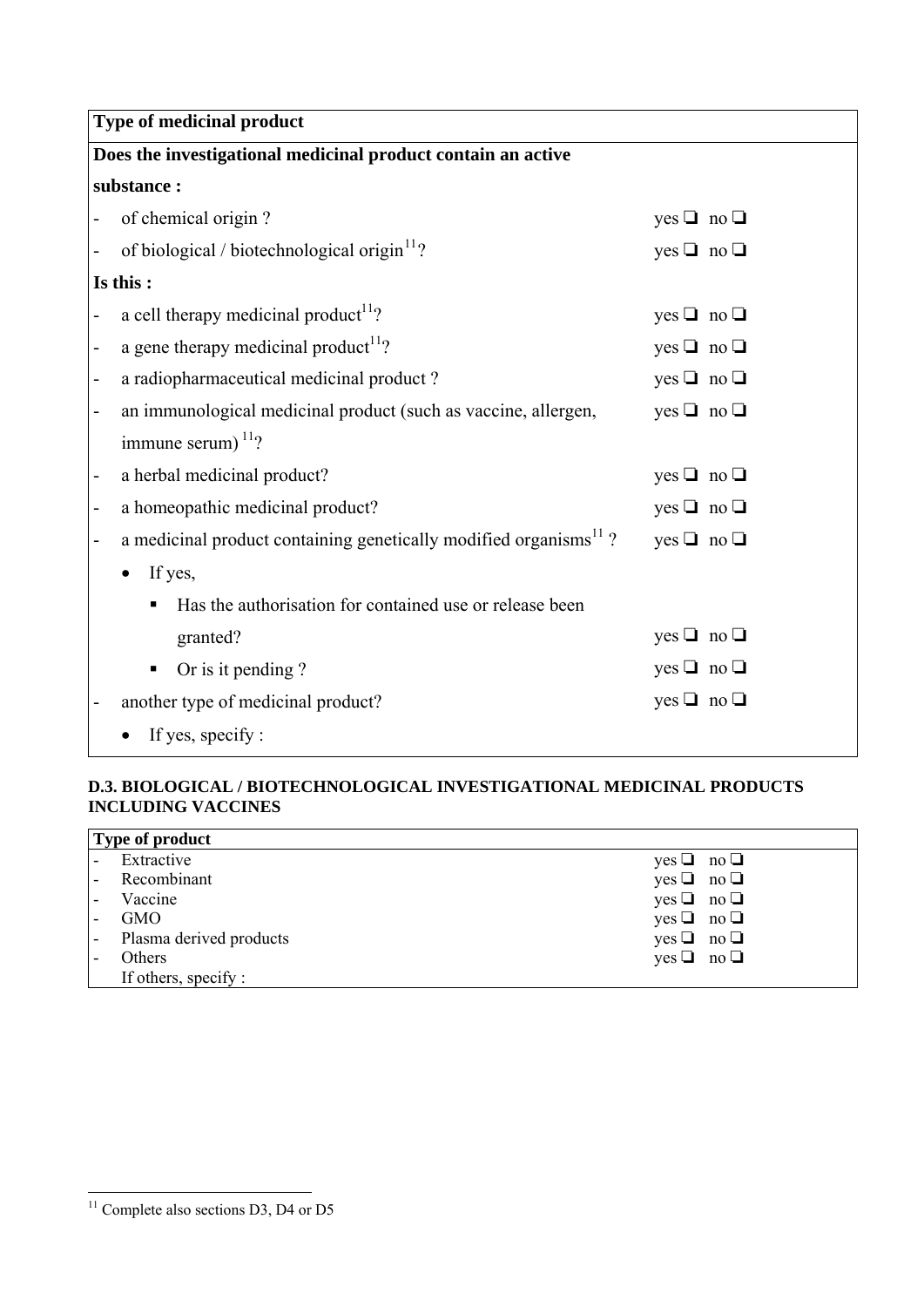## **D.4. SOMATIC CELL THERAPY INVESTIGATIONAL MEDICINAL PRODUCT (NO GENETIC MODIFICATION)**

 $\overline{\phantom{a}}$ 

| Origin of cells                                                             |                      |           |
|-----------------------------------------------------------------------------|----------------------|-----------|
| autologous                                                                  | $yes \Box no \Box$   |           |
| allogeneic                                                                  | yes $\Box$ no $\Box$ |           |
| xenogeneic                                                                  | yes $\Box$ no $\Box$ |           |
| - if yes, specify species of origin :                                       |                      |           |
|                                                                             |                      |           |
| <b>Type of cells</b>                                                        |                      |           |
| Stem cells                                                                  | $ves \sqcup$         | no $\Box$ |
| Differentiated cells                                                        | $yes \Box no \Box$   |           |
| If yes, specify the type (e.g. keratinocytes, fibroblasts, chondrocytes,) : |                      |           |
| Others :                                                                    | $yes \Box$           | no $\Box$ |
| If others, specify :                                                        |                      |           |

#### **D.5. GENE THERAPY INVESTIGATIONAL MEDICINAL PRODUCTS**

# **Gene(s) of interest :**

|  | In vivo gene therapy: |  |
|--|-----------------------|--|
|  |                       |  |

 $\Box$  Ex vivo gene therapy :  $\Box$ 

| Type of gene transfer product                           |                      |
|---------------------------------------------------------|----------------------|
| - Nucleic acid (e.g. plasmid) :                         | $\Box$ yes $\Box$ no |
| If yes, specify                                         |                      |
| $-$ if naked :                                          | $\Box$ yes $\Box$ no |
| - or complexed :                                        | $\Box$ yes $\Box$ no |
| - Viral vector :                                        | $\Box$ yes $\Box$ no |
| If yes, specify the type : adenovirus, retrovirus, AAV, |                      |
| $- Others:$                                             | $\Box$ yes $\Box$ no |
| If others, specify:                                     |                      |

| <b>Genetically modified cells:</b>           | $\Box$ yes $\Box$ no |
|----------------------------------------------|----------------------|
| If yes, specify :                            |                      |
| - origin of the cells :                      |                      |
| - autologous :                               | $\Box$ yes $\Box$ no |
| - allogeneic :                               | $\Box$ yes $\Box$ no |
| - xenogeneic :                               | $\Box$ yes $\Box$ no |
| - if yes, specify species of origin :        |                      |
| type of cells (hematopoietic stem cells, ) : |                      |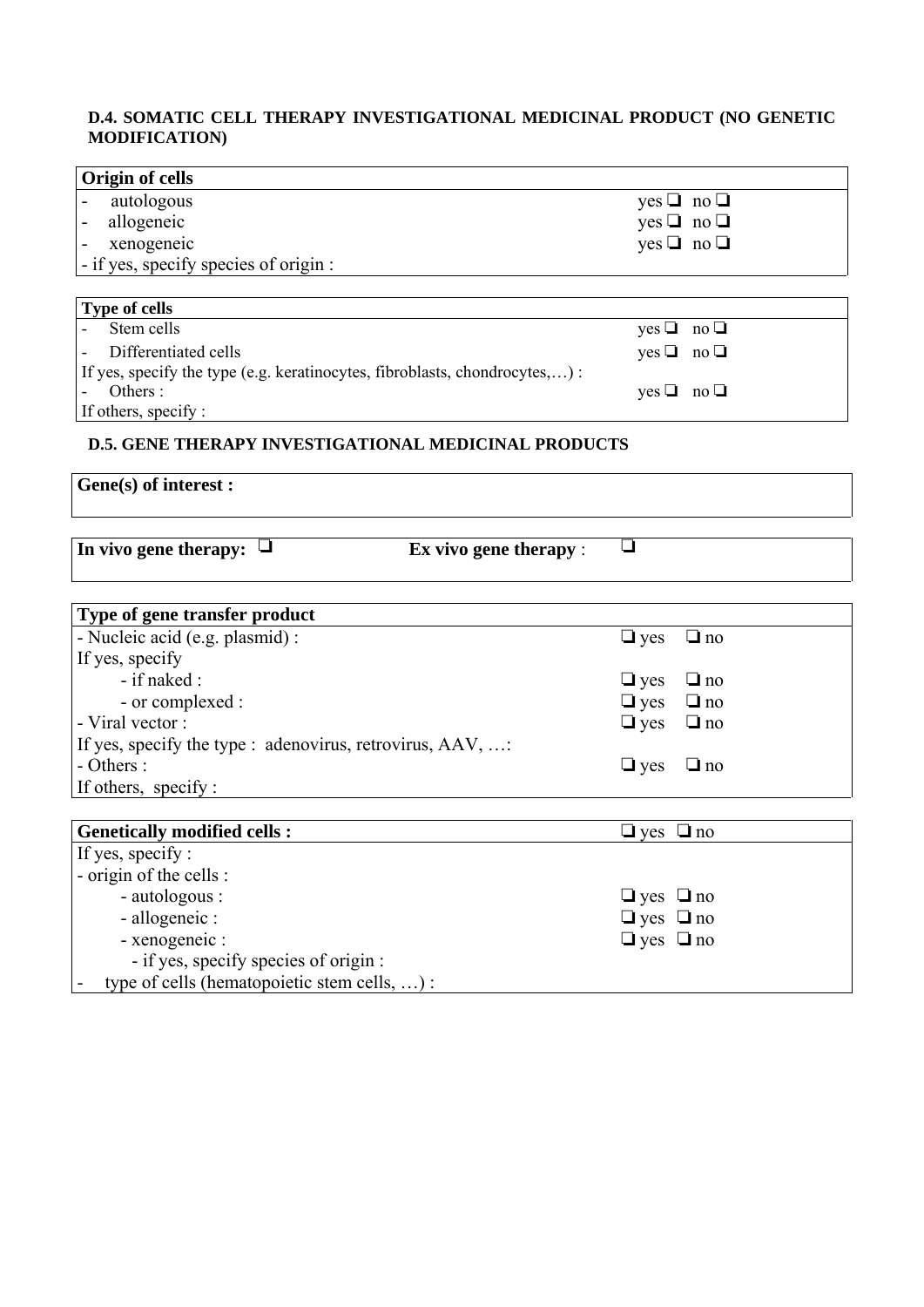# **E. INFORMATION ON PLACEBO** (if relevant) (repeat as necessary)

| This refers to Placebo number: $(\dots, \dots)$                                                                                                                                       |                                |                      |
|---------------------------------------------------------------------------------------------------------------------------------------------------------------------------------------|--------------------------------|----------------------|
| Is there a placebo?:                                                                                                                                                                  |                                | $\Box$ yes $\Box$ no |
| Which IMP is it a placebo for?                                                                                                                                                        | Specify IMP Number(s) from $D$ |                      |
| Pharmaceutical form:<br>Route of administration:<br>Composition, apart from the active substance(s) :<br>is it otherwise identical to the IMP?<br>if not, specify major ingredients : |                                | $\Box$ yes $\Box$ no |

# **F. AUTHORISED SITE RESPONSIBLE FOR THE RELEASE OF THE INVESTIGATIONAL MEDICINAL PRODUCT IN THE COMMUNITY**

*This section is dedicated to finished investigational medicinal products, i.e. medicinal products randomised, packaged, labelled and released for use in the clinical trial. If there is more than one site or more than one IMP is released use extra pages and give each IMP its number from D or E for any placebo. In the case of multiple sites indicate the product released by each site.* 

| Who is responsible in the Community for the release of the finished IMP? (please tick the appropriate  |              |           |
|--------------------------------------------------------------------------------------------------------|--------------|-----------|
| box):                                                                                                  |              |           |
| This site is responsible for release of (specify the number(s) from D of the IMP and E for the placebo |              |           |
| $concerned): \ldots \ldots \ldots \ldots$                                                              |              |           |
| - Manufacturer                                                                                         |              |           |
| - Importer                                                                                             |              |           |
| - Both manufacturer and importer                                                                       |              |           |
|                                                                                                        |              |           |
| - Name of the organisation:                                                                            |              |           |
| - Address :                                                                                            |              |           |
|                                                                                                        |              |           |
| - Please, give the manufacturer or importer authorisation number :                                     |              |           |
| If no authorisation, give the reasons :                                                                |              |           |
|                                                                                                        |              |           |
| - Has the site been inspected by Community authorities?                                                | $yes$ $\Box$ | no $\Box$ |
| If yes, date of the last inspection:                                                                   |              |           |
|                                                                                                        |              |           |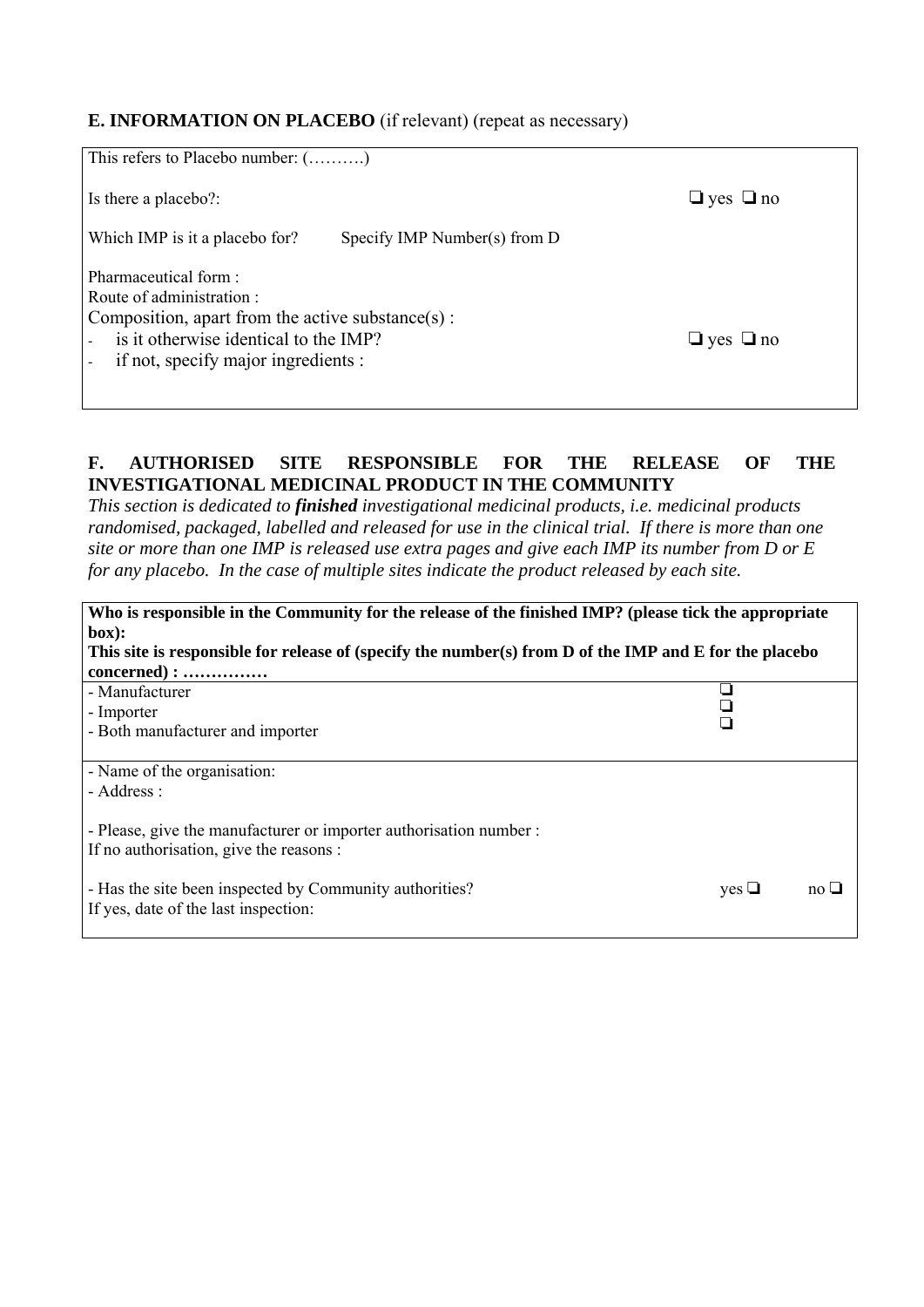## **G. GENERAL INFORMATION ON THE TRIAL**

| Medical condition or disease under investigation |              |               |
|--------------------------------------------------|--------------|---------------|
| Specify the medical condition (free text):       |              |               |
| ICD classification code <sup>12</sup> :          |              |               |
| MedDRA classification code $^{13}$ :             |              |               |
| Is it a rare disease <sup>14</sup> ?             | $ves \sqcup$ | $no \sqcup l$ |
|                                                  |              |               |

# **Objective of the trial**

Main objective :

Secondary objectives :

**Principal inclusion criteria** *(list the most important)*

**Principal exclusion criteria** *(list the most important)*

# **Primary end point(s) :**

|   | <b>Scope of the trial – Tick all boxes where applicable</b> |  |
|---|-------------------------------------------------------------|--|
|   | Diagnosis                                                   |  |
|   | Prophylaxis                                                 |  |
|   | Therapy                                                     |  |
| - | Safety                                                      |  |
| - | Efficacy                                                    |  |
| - | Pharmacokinetic                                             |  |
| - | Pharmacodynamic                                             |  |
| - | Bioequivalence                                              |  |
| - | Dose Response                                               |  |
| - | Pharmacogenomic                                             |  |
| - | Pharmacoeconomic                                            |  |
|   | Others                                                      |  |
|   | If others, specify:                                         |  |

<sup>&</sup>lt;sup>12</sup> Source : World Health Organization

<span id="page-8-1"></span><span id="page-8-0"></span><sup>&</sup>lt;sup>13</sup> The information on the ICD and MedDRA classification is optional. When both classifications are available, only one should be provided; in this case applicants are encouraged to provide the MedDRA classification. 14 Points to consider on the calculation and reporting of the prevalence of a condition for Orphan drug designation :

<span id="page-8-2"></span>COM/436/01 (www.emea.eu.int/htms/human/comp/orphaapp.htm)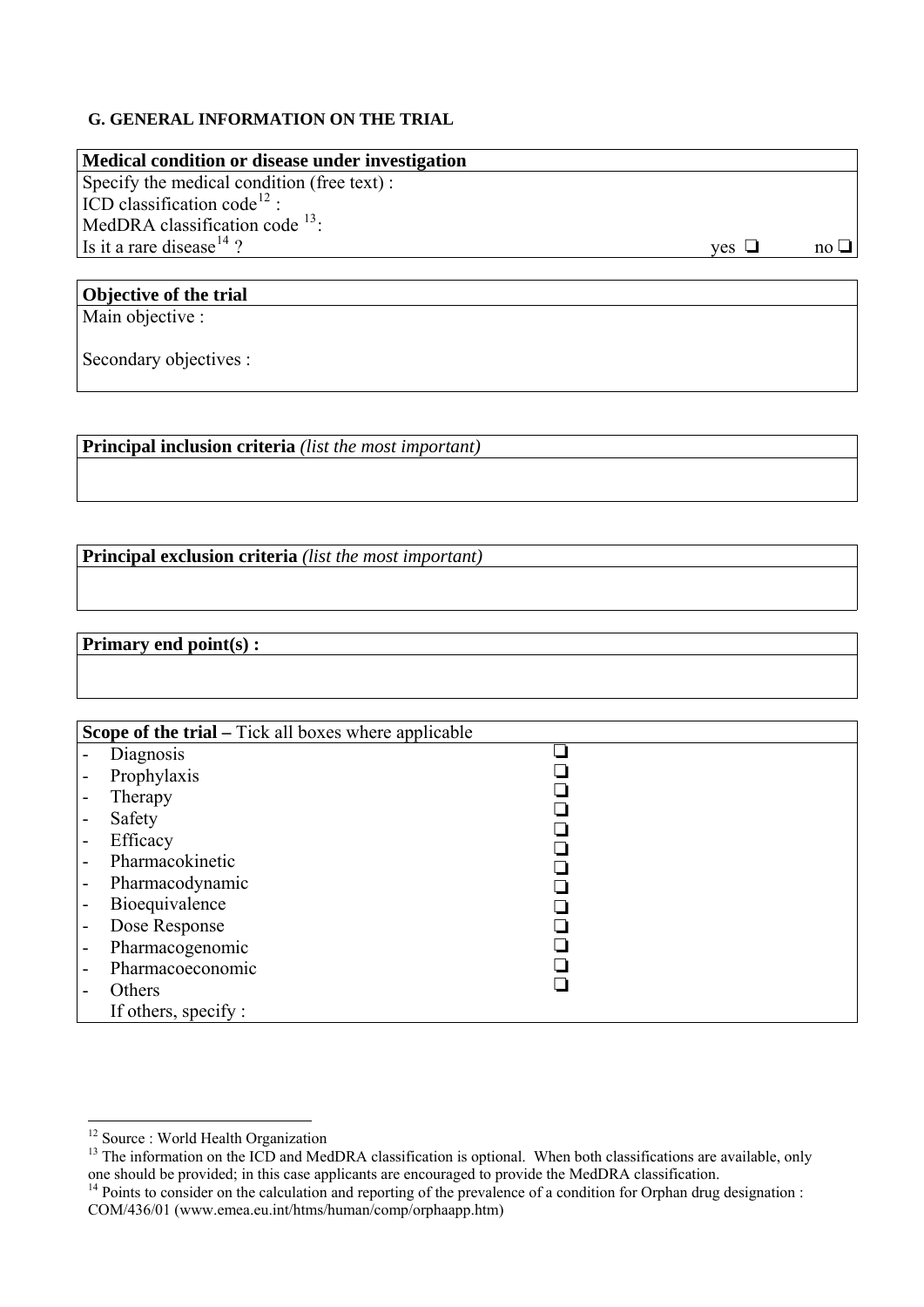| Trial type <sup>15</sup> and phase |                        |                          |                        |
|------------------------------------|------------------------|--------------------------|------------------------|
| $\Box$ Human pharmacology          | $\Box$ Therapeutic     | $\Box$ Therapeutic       | $\Box$ Therapeutic use |
| (Phase I)                          | exploratory (Phase II) | confirmatory (Phase III) | (Phase IV)             |
|                                    |                        |                          |                        |
| Is it:                             |                        |                          |                        |
| $\Box$ First administration to     |                        |                          |                        |
| humans                             |                        |                          |                        |
| $\Box$ Bioequivalence study        |                        |                          |                        |
| $\Box$ Other : Please specify :    |                        |                          |                        |

| Design of the trial                 |                      |                            |                                 |                   |                      |
|-------------------------------------|----------------------|----------------------------|---------------------------------|-------------------|----------------------|
| Randomised:                         | yes $\Box$ no $\Box$ |                            |                                 |                   |                      |
| Controlled :                        | $yes \Box no \Box$   | • If yes, specifiy:        |                                 |                   |                      |
|                                     |                      | Open:                      | $yes \Box no \Box$              |                   |                      |
|                                     |                      | Single blind:              | $yes \Box no \Box$              | Double blind:     | yes $\Box$ no $\Box$ |
|                                     |                      | Parallel group:            | $yes \Box no \Box$              | Cross over :      | yes $\Box$ no $\Box$ |
|                                     |                      | Other:                     | $yes \Box no \Box$              | If yes, specify : |                      |
|                                     |                      | • Specify the comparator : |                                 |                   |                      |
|                                     |                      |                            | (an) other medicinal product(s) |                   | yes $\Box$ no $\Box$ |
|                                     |                      | placebo                    |                                 |                   | yes $\Box$ no $\Box$ |
|                                     |                      | other                      |                                 |                   | yes $\Box$ no $\Box$ |
|                                     |                      | If yes, specify :          |                                 |                   |                      |
| Single site (see also section I) :  |                      | yes $\Box$ no $\Box$       |                                 |                   |                      |
| Multiple site (see also section I): |                      | yes $\Box$ no $\Box$       |                                 |                   |                      |
| Multiple Member                     |                      |                            |                                 |                   |                      |
| States:                             |                      | yes $\Box$ no $\Box$       |                                 |                   |                      |
|                                     |                      |                            |                                 |                   |                      |
| Does this trial involve third       |                      | yes $\Box$ no $\Box$       |                                 |                   |                      |
| countries?                          |                      |                            |                                 |                   |                      |

**Maximum duration of treatment of a subject according to the protocol :** 

**Maximal dose allowed (specify : per day or total) :** 

| Definition of the end of trial and justification, in the case where it is not the last visit of the last |       |        |  |
|----------------------------------------------------------------------------------------------------------|-------|--------|--|
| subject undergoing the trial : $^{16}$                                                                   |       |        |  |
| Initial estimate of the duration of the trial <sup>17</sup> (years and months):                          |       |        |  |
| - in the MS concerned                                                                                    | vears | months |  |
| - in all countries concerned by the trial                                                                | years | months |  |

<span id="page-9-0"></span><sup>&</sup>lt;sup>15</sup> according to page 5 of Community guideline CPMP/ICH/291/95  $^{16}$  if not provided in the protocol

<span id="page-9-1"></span>

<span id="page-9-2"></span> $17$  from the  $1<sup>st</sup>$  inclusion until the last visit of the last subject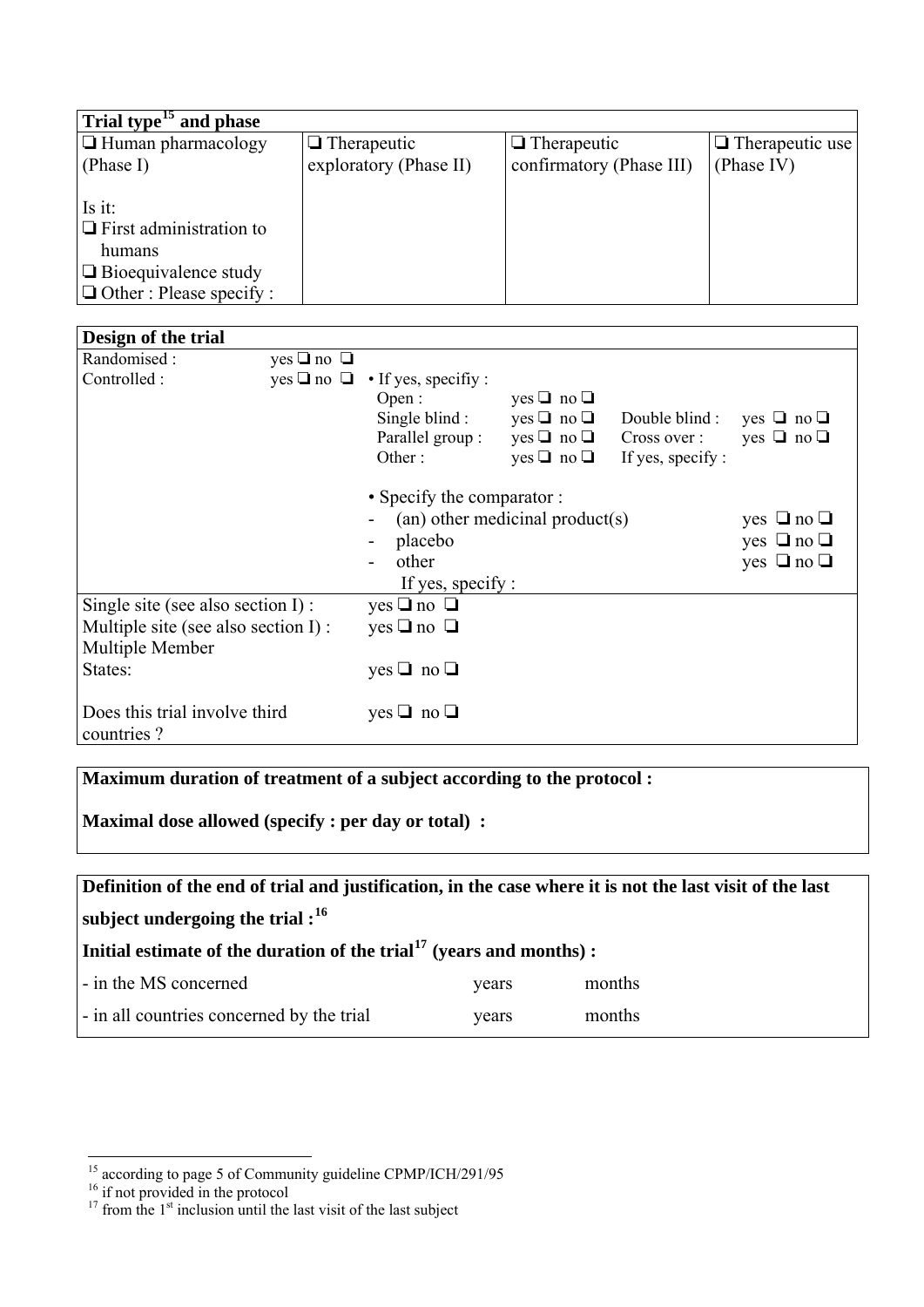# **H. POPULATION OF TRIAL SUBJECTS**

| Age           |                                                 |                         |                 |
|---------------|-------------------------------------------------|-------------------------|-----------------|
| Age span      | $\Box$ Less than 18 years                       | $\Box$ Adult            | $\Box$ Elderly  |
|               |                                                 | $(18-65 \text{ years})$ | $($ > 65 years) |
|               | If yes specify:                                 |                         |                 |
|               | $\Box$ In Utero                                 |                         |                 |
|               | $\Box$ Preterm Newborn Infants (up to           |                         |                 |
|               | gestational age $\leq$ 37 weeks)                |                         |                 |
|               | $\Box$ Newborn (0-27 days)                      |                         |                 |
|               | $\Box$ Infant and toddler (28 days - 23 months) |                         |                 |
|               | $\Box$ Children (2-11 years)                    |                         |                 |
|               | $\Box$ Adolescent (12-17 years)                 |                         |                 |
| <b>Gender</b> |                                                 |                         |                 |
| $\Box$ Female | $\Box$ Male                                     |                         |                 |

| <b>Population of trial subjects</b>               |                        |           |
|---------------------------------------------------|------------------------|-----------|
| <b>Healthy volunteers</b>                         | yes $\Box$             | no $\Box$ |
| Patients                                          | yes $\Box$             | no $\Box$ |
| Specific vulnerable populations                   |                        |           |
| - women of child bearing potential                | $yes \Box$             | no $\Box$ |
| - pregnant women                                  | $yes \Box$             | no $\Box$ |
| - nursing women                                   | $yes \Box$             | no $\Box$ |
| - emergency situation                             | $yes \Box$             | no $\Box$ |
| - subjects incapable of giving consent personally | $yes \Box$             | no $\Box$ |
|                                                   | If yes, specify :      |           |
| - others :                                        | $\mathrm{yes} \square$ | no $\Box$ |
|                                                   | If yes, specify :      |           |

| Planned number of subjects to be included : |  |
|---------------------------------------------|--|
| - in the Member State :                     |  |
| For a multinational trial:                  |  |
| - in the Community:                         |  |
| in the whole clinical trial:                |  |

# **Plans for treatment or care after the subject has ended the participation in the trial[18](#page-10-0) (if it is different from the expected normal treatment of that condition) :**

Please specify :

 $\overline{a}$ 

 $\overline{\phantom{a}}$ 

<span id="page-10-0"></span><sup>&</sup>lt;sup>18</sup> if not already provided in the protocol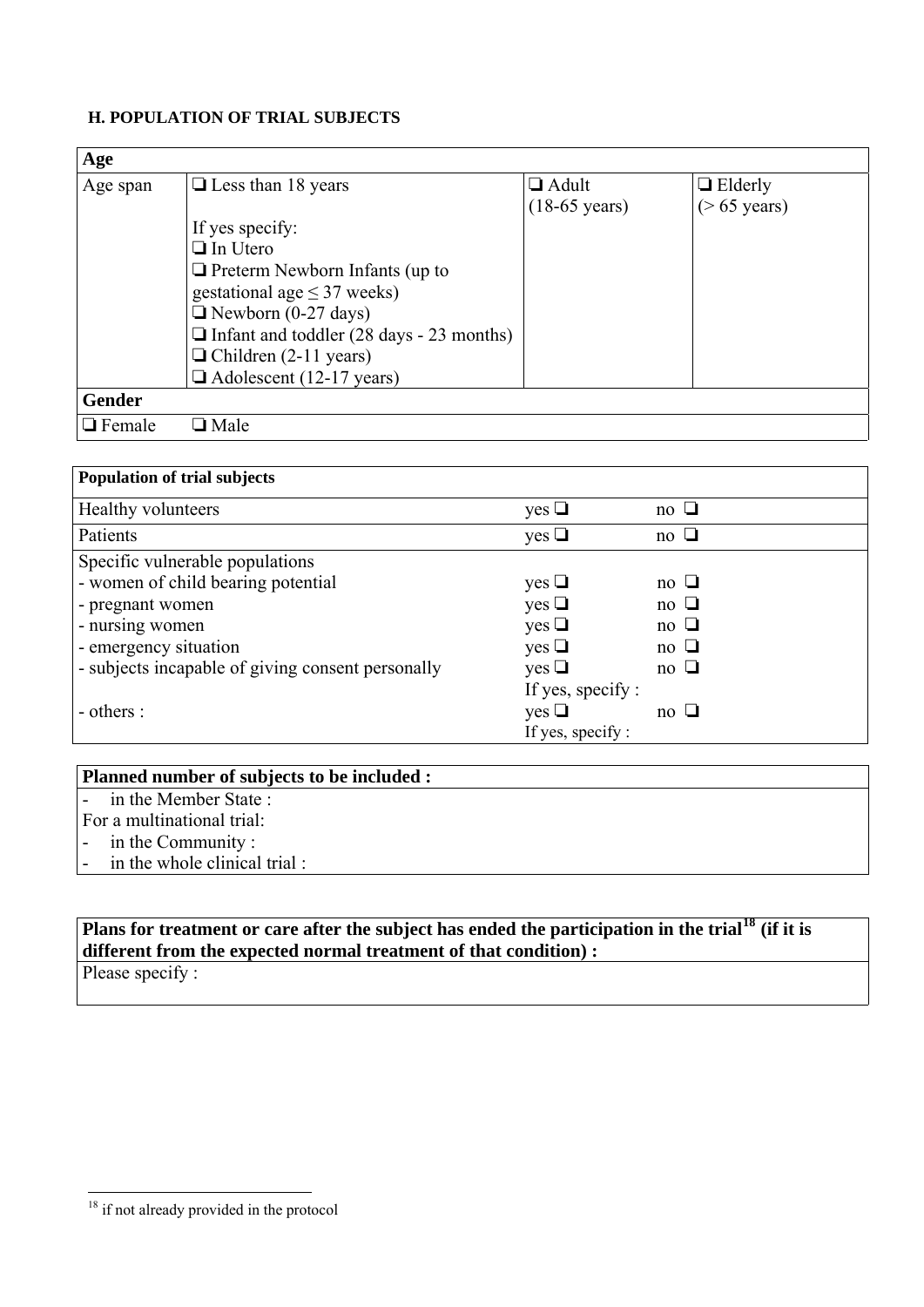## **I. PROPOSED CLINICAL TRIAL SITES IN THE MEMBER STATE CONCERNED BY THIS REQUEST**

| 1.1. Coordinating investigator (for multicentre trial) and principal investigator (for single centre<br>trial) |         |               |         |
|----------------------------------------------------------------------------------------------------------------|---------|---------------|---------|
| Name                                                                                                           | Surname | Qualification | Address |

| [I.2. Principal investigators (for multicentre trial; where necessary, use other forms) |         |                          |                                            |  |
|-----------------------------------------------------------------------------------------|---------|--------------------------|--------------------------------------------|--|
| Name                                                                                    | Surname | Qualification<br>$(MD$ ) | Address of the principal investigator site |  |

| [1.3. Central technical facilities to be used in the conduct of the trial (laboratory or other technical) |  |  |  |
|-----------------------------------------------------------------------------------------------------------|--|--|--|
| facility), in which the measurement or assessment of the main evaluation criteria are centralised         |  |  |  |
| (repeat as needed for multiple organisations)                                                             |  |  |  |
| Organisation:                                                                                             |  |  |  |
| Name of contact person :                                                                                  |  |  |  |
| Address :                                                                                                 |  |  |  |
| Telephone number:                                                                                         |  |  |  |
| Duties subcontracted :                                                                                    |  |  |  |
|                                                                                                           |  |  |  |
| <b>I.4. Organisation to whom the sponsor has transferred trial related duties and functions</b>           |  |  |  |
| (repeat as needed for multiple organisations)                                                             |  |  |  |

Has the sponsor transferred any major or all the sponsor's trial related duties and functions to another organisation or third party ?

 $yes \Box no \Box$ 

If yes, specify : Organisation : Name of contact person : Address : Telephone number : Duties / functions subcontracted :